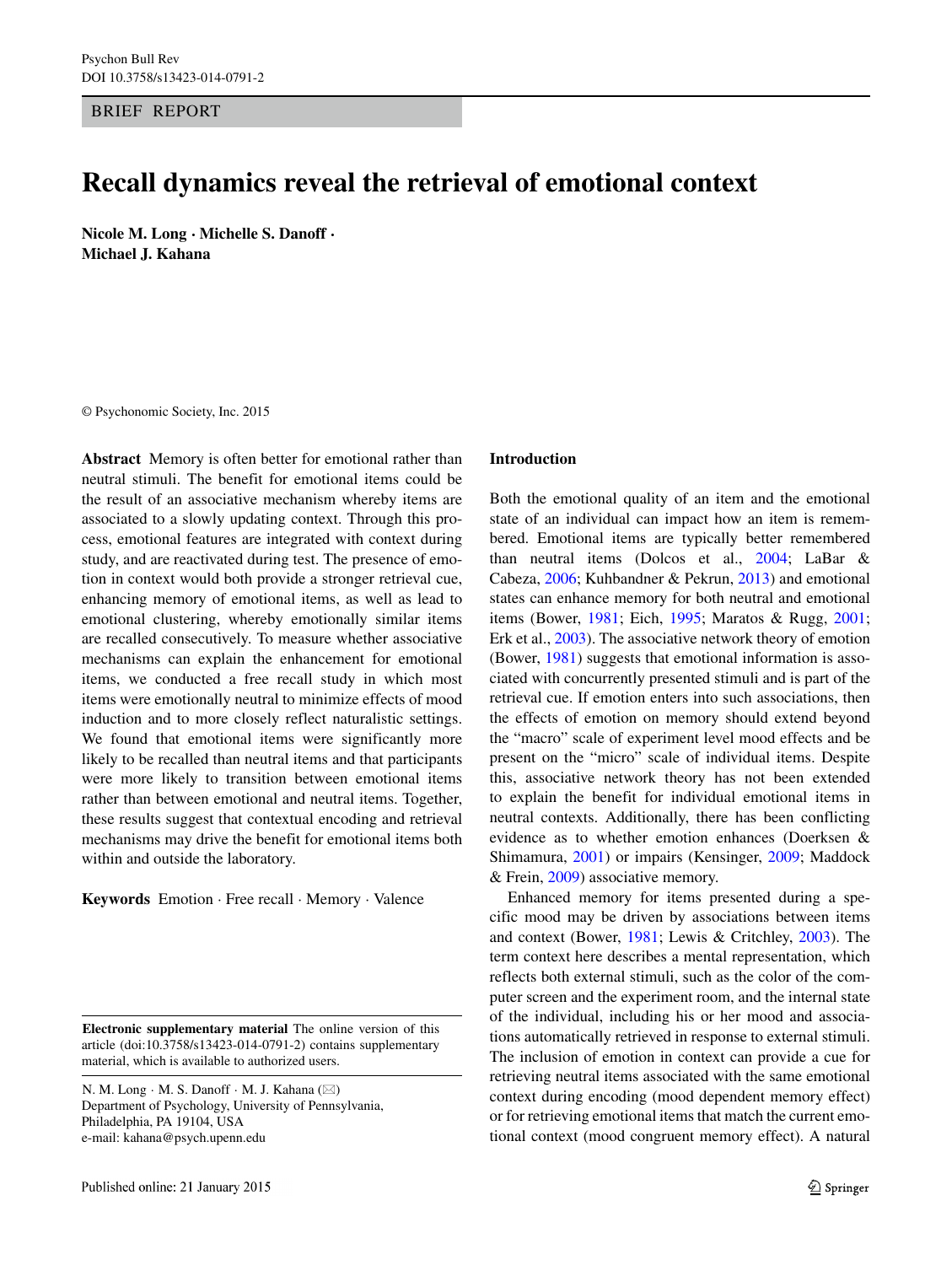extension of this mechanism is that individual emotional items should impart their emotional features to context. This emotional information should then be present in the retrieval cue and lead to enhanced memory for emotional items.

Alternatively, the salience theory suggests that enhanced memory for emotional items is the result of more resources dedicated to processing emotional items. Neuro-imaging evidence has shown that emotional items recruit attentional and motivational networks (Dolcos et al., [2004;](#page-5-0) Kissler et al., [2006;](#page-5-11) Liu et al., [2012\)](#page-5-12), potentially due to modulatory signals from the amygdala. This modulation hypothesis suggests that the amygdala enhances processing of emotional stimuli in other brain networks (Anderson & Phelps, [2001;](#page-5-13) Pessoa & Adolphs,  $2010$ ). Consistent with this theory, increased amygdala activation correlates with better memory for emotional, but not neutral, items (Canli et al., [2000\)](#page-5-15).

Both salience and context theories derive support from experiments using many emotional stimuli or an emotional orienting task. Although such a design provides ample statistical power, it does not mirror natural encounters with emotional stimuli. Having many emotional stimuli or an emotional orienting task could induce explicit strategy use or mood induction, both of which may interfere with typical organizational tendencies.

The goal of our study was to investigate memory for emotional items in a largely neutral context. To accomplish this, we used a largely neutral word pool where only a small subset of words were emotional. If with such a design, memory is still enhanced for emotional relative to neutral items, this enhancement could be explained by two alternative hypotheses. First, if emotional items activate emotion features in context during study, and those features are reactivated during retrieval, then recall of an emotional item should be followed by consecutive recall of other emotional items, since they have similar contexts as the result of their shared emotional features. Such an "emotional" clustering effect falls naturally out of retrieved context theories (Howard & Kahana, [2002\)](#page-5-16) and is in line with other clustering phenomena, whereby individuals organize their memories by semantic, episodic and spatial associations (Bousfield, [1953;](#page-5-17) Kahana, [1996;](#page-5-18) Miller et al., [2013\)](#page-5-19). Previous work has suggested that emotional clustering only occurs when participants are explicitly oriented to the emotionality of items (Siddiqui & Unsworth, [2011\)](#page-5-20); however, the use of many emotional items may have altered participants' strategies and interfered with a context mechanism. Alternatively, if emotional features are not represented in context, then there should be no consecutive recall of emotional items. Instead, the benefit for emotional items may be due to increased attentional processing which does not necessarily lead to emotional clustering.

To assess the interaction of emotion and context, we measured memory success for emotional and neutral items in a free recall task. In free recall, participants study and recall a list of items with no external cues, and thus, must rely on contextual information to generate cues. To quantify emotion, we conducted an independent experiment in which a separate group of participants rated each word for emotional valence. The words had originally been selected to be predominantly neutral and there was no emotion-related orienting task. We measured both memory for emotional and neutral items, as well as the tendency of participants to consecutively recall items of similar valence.

# **Norming study**

# Methods

We conducted a norming experiment using Amazon's Mechanical Turk (MTurk, Mason & Suri, [2012\)](#page-5-21). MTurk is a crowdsourcing website used for the mass collection of data via the internet. The Institutional Review Board at the University of Pennsylvania approved our research protocol, and informed consent was obtained from all participants. The norming study consisted of two parts: a qualifier test to screen for high-performing participants, and the main study in which participants normed the free recall study word pool.

247 participants completed the qualifier study in which they rated the emotional valence of 100 words drawn from the Affective Norms for English Words (ANEW) dataset (Bradley & Lang, [1999\)](#page-5-22). None of these words appeared in the free recall study. Participants were asked to rate words on an emotional sliding scale ranging from unpleasant to pleasant. Though not shown to the participants, these ratings corresponded to a numerical value from 1 to 9, with 1 being unpleasant and 9 being pleasant. The instructions and scale were identical to those used in the ANEW study. Each of the 100 words was presented twice, and in random order, to measure internal consistency. Participants were compensated \$0.30 for completing the qualifier survey.

Qualification for the main study was determined through internal consistency, external consistency, and response distribution. Internal consistency was measured using the correlation between an individual participant's ratings of the first and second presentations of the same word. External consistency was measured using the correlation between a participant's average rating of a word and the ANEW ratings. To qualify, both internal and external values had to exceed .7 (Cicchetti, [1994\)](#page-5-23). Additionally, participants were required to utilize the full range of responses (1-9). 173 participants qualified for the main study.

120 participants completed the main study in which they rated the emotional valence of 1638 words from the free recall study (see below). The rating procedures were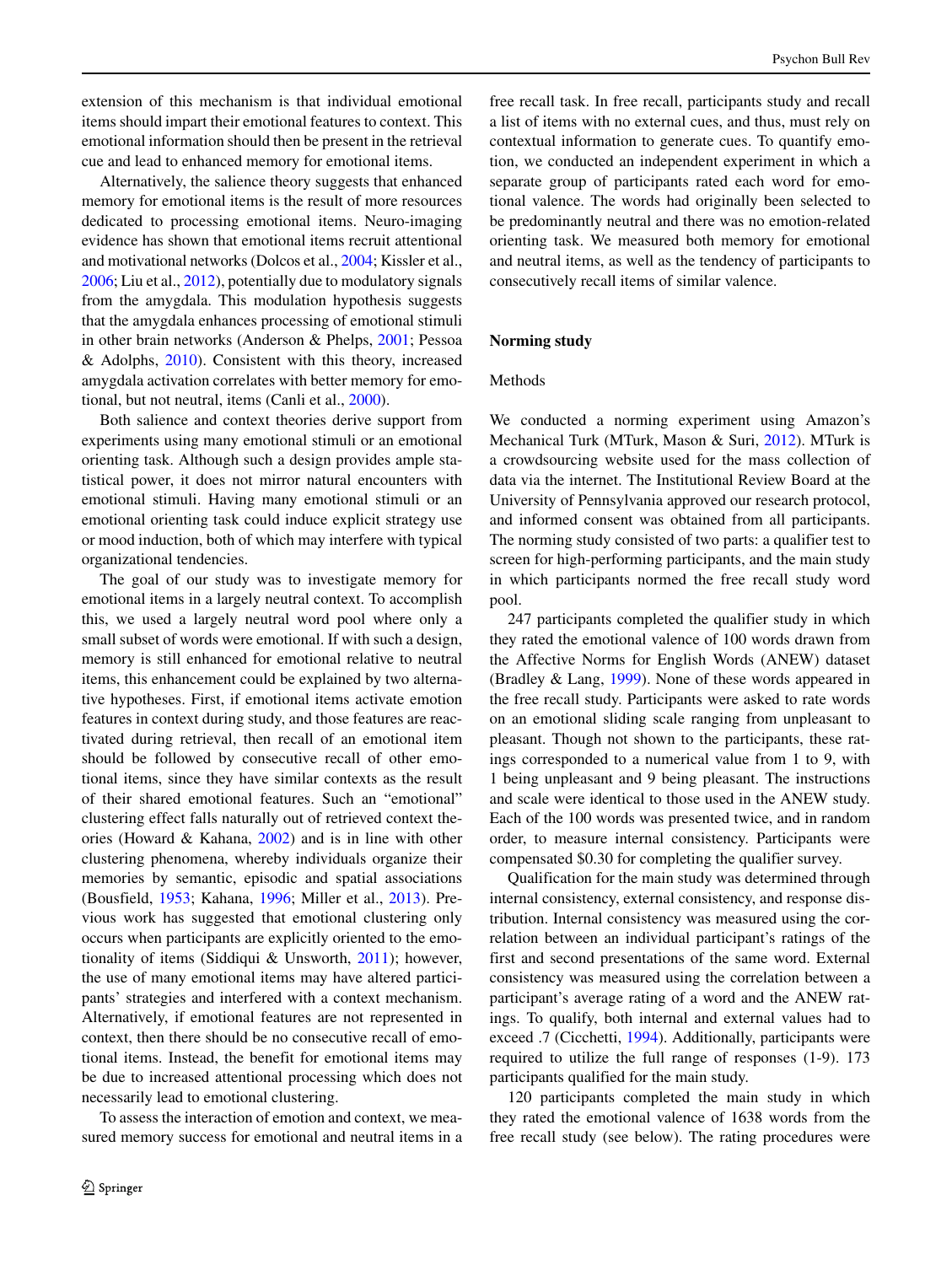identical to the qualifier task. Participants were compensated \$15. Twenty participants did not rate all of the words and were therefore excluded from further analysis. Ratings were averaged across the 100 participants who completed the study. Each word was then assigned a status of negative (ratings 1–4), neutral (ratings 4–6), or positive (ratings 6–9) valence (Baran et al., [2012\)](#page-5-24).

# Results and discussion

Of the 1638 words, 140 were negative (9 %), 1073 were neutral (65 %), and 425 were positive (26 %). There is evidence that word properties, including word frequency, imageability, concreteness, and semantic relatedness, can influence memory performance and vary as a function of valence (Glanzer & Adams, [1990;](#page-5-25) Talmi & Moscovitch, [2004;](#page-5-26) Bennion et al., [2013\)](#page-5-27). Therefore, we attempted to simultaneously control for these factors across our three valence categories. We matched average word frequency between positive and neutral words, and negative and neutral words. We calculated which word pool (either positive or neutral, or negative or neutral) had the higher average word frequency. We then removed from this pool the word with the highest frequency. We repeated this procedure iteratively until the word pools did not significantly differ in word frequency using an unpaired t-test (the *p* value had to exceed 0.10 to be considered non-significant). With this new word pool, we then controlled for imageability, concreteness and semantic relatedness with the same procedure. Imageability and concreteness ratings were only available for 984 of the 1638 words (Wilson, [1988\)](#page-5-28). Semantic relatedness was measured using average word association space (WAS) values (Steyvers et al., [2004\)](#page-5-29). The distributions of semantic relatedness values were compared across word pools and were not reliably different (see Supplemental Information). It is important to note that we matched each valence pool (negative, positive) to the neutral pool. It was impossible to directly match negative and positive pools and still have sufficient words for analysis. Additionally, although we collected arousal data (see Supplemental Information) and found that, on average, negative items had higher arousal than positive items, we could not simultaneously control for all factors and still retain a sufficient number of words for analysis.

After applying the exclusion criteria, 1268 words were available for the free recall analyses, 66 negative (5 %), 981 neutral (77 %) and 221 positive (17 %).

Recently published valence ratings are available for 1555 of our 1638 words (Warriner et al., [2013\)](#page-5-30). We used this dataset to test the reliability of our ratings. We found that though their valence ratings were slightly more positive  $(t(3191)= 2.5, p = .01)$ , both ratings were significantly positively correlated (rho = .9,  $p < .0001$ ). We used our

ratings for the free recall study as values were available for all 1638 words.

# **Free recall study**

#### Methods

152 (86 female) paid volunteers (ages 18 - 29) were recruited via fliers posted around the University of Pennsylvania campus. Participants were provided with a base monetary compensation plus an additional performance-based monetary incentive to ensure full effort. The Institutional Review Board at the University of Pennsylvania approved our research protocol, and informed consent was obtained from all participants.

# Experimental paradigm

The data reported in this manuscript were collected as part of the Penn Electrophysiology of Encoding and Retrieval Study (PEERS), involving three multi-session experiments that were sequentially administered. The data reported below come from participants who completed all three experiments. Additional methodological details can be found in the Supplemental Information.

<span id="page-2-0"></span>*Experiment 1* Participants performed an immediate free recall experiment consisting of seven sessions of 16 lists of 16 words presented one at a time on a computer screen. Each word was drawn from a pool of 1638 words taken from the University of South Florida free association norms (Nelson et al., [2004,](#page-5-31) available at [http://memory.psych.upenn.edu/](http://memory.psych.upenn.edu/Word_Pools/) Word [Pools/\)](http://memory.psych.upenn.edu/Word_Pools/). Semantic relatedness was determined using the WAS model (Steyvers et al., [2004\)](#page-5-29). WAS similarity values were used to group words into four similarity bins (high similarity, cos  $\theta > 0.7$ ; medium-high,  $0.4 > \cos \theta < 0.7$ ; medium-low,  $0.14 > cos \theta < 0.4$ ; low similarity,  $cos \theta <$ 0.14). Two pairs of items from each of the four groups were arranged such that one pair occurred at adjacent serial positions and the other pair was separated by at least two other items. All randomly generated word lists conformed to this structure. The same word was not repeated in a session.

Words were presented concurrently either with a task cue, indicating the judgment that the participant should make for that word, or with no encoding task. The two encoding tasks were a size judgment ("Will this item fit into a shoebox?") and an animacy judgment ("Does this word refer to something living or not living?"), and the current task was indicated by the color and typeface of the presented item. There were four no-task lists (participants did not have to perform judgments with the presented items), six single-task lists (all items were presented with the same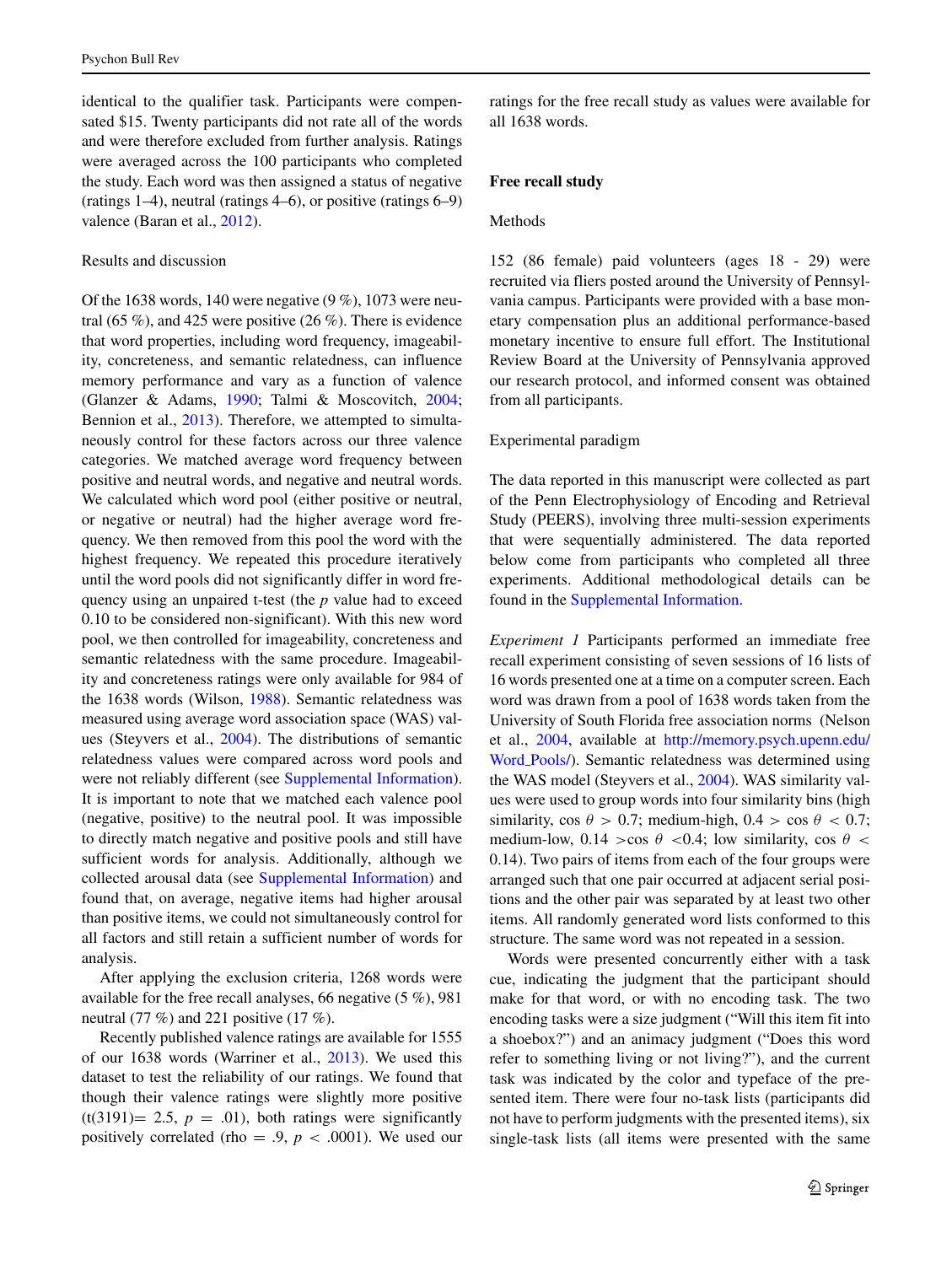task, three of each task), and six task-shift lists (items were presented with either task). List and task order were counterbalanced across sessions and participants. The task manipulation was included to assess the effect of task switching on clustering during recall (Polyn et al., [2009\)](#page-5-32) and was not considered here.

For each list, there was a 1500ms delay before the first word appeared on the screen. Each item was on the screen for 3000ms, followed by a jittered 800 to 1200ms interstimulus interval (uniform distribution). If the word was associated with a task, participants indicated their response via a keypress. After the last item in the list, there was a 1200 to 1400ms jittered delay, after which a tone sounded, a row of asterisks appeared, and the participant was given 75s to attempt to recall any of the just-presented items.

<span id="page-3-0"></span>*Experiment [2](#page-3-0)* Experiment 2 was identical to Experiment [1](#page-2-0) except as described below. There were either seven  $(N = 92)$ or nine  $(N = 60)$  experimental sessions of 12 study lists of 16 words. Experiment [2](#page-3-0) included a mix of immediate recall lists, delayed recall lists (the final word was followed by a distractor), and continual distractor lists (each word was followed by a distractor). Distractor tasks consisted of answering math problems of the form  $A + B + C = ?$ , where *A*, *B*, and *C* were positive, single-digit integers, and participants typed the sum as quickly as possible. Participants performed free recall with five possible time durations for the between-item and end-of-list distractor tasks. As listed here, the first number indicates the between-list distractor duration and the second number indicates the end-of-list distractor duration, both in seconds: 0–0 for immediate (identical to Experiment [1\)](#page-2-0), 0–8 or 0–16 for delayed, and 8–8 or 16–16 for continual distractor recall. The distractor manipulation was included to attenuate between-item and end-of-list rehearsal (Lohnas & Kahana, [2014\)](#page-5-33) and was not considered here.

<span id="page-3-1"></span>*Experiment 3* For 92 participants, Experiment [3](#page-3-1) used the externalized recall (ER) procedure (Zaromb et al., [2006\)](#page-5-34) to measure participants' tendency to commit intrusions during recall. Participants were instructed to say aloud every time a specific, salient word came to mind while performing free recall and to press the spacebar immediately following recall of an intrusion or repetition. Participants performed six experimental sessions with methods identical to Experiment [1](#page-2-0) with ER-specific instructions. For the remaining 60 participants, Experiment [3](#page-3-1) consisted of four sessions completely identical to Experiment [1.](#page-2-0)

*Conditional Response Probability Analysis* The order in which items are recalled is not random; each retrieval event is influenced by items already recalled. To determine if valence drives recall order, we can measure participants'

tendency to recall an item of a given valence conditionalized on the prior recall item's valence. We evaluated recall transitions as a function of valence to measure this tendency. For each list, separate transition probabilities were calculated for each of nine valence combinations (negative to negative, negative to positive, etc.). To account for the low likelihood of same valence transitions, we calculated the number of actual transitions as a function of possible transitions, based on the study items in the list and the items that had already been recalled. Therefore, the number of possible transitions could range from 0 to 15. The likelihood of a transition was calculated by dividing the number of actual transitions by the number of possible transitions. The number of actual transitions was always 0 or 1. In this way, we accounted for the lower proportion of emotional items, and less likely transitions were given a greater value. If a neutral-neutral transition was made, and there were seven available neutral items, the score for that transition would be 1/7. If a negative-negative transition was made and there were two available negative items, the score for that transition would be 1/2. Lists which had no positive or negative items, thus precluding any relevant transitions, were excluded from all analyses (on average 202 lists), resulting in on average 83 lists per participant. Probabilities were averaged across lists within participants and then across participants.

### Results and discussion

We measured probability of recall as a function of valence. On average, participants recalled 61 % of negative words, 60 % of neutral words, and 62 % of positive words. We ran a one-way repeated measures ANOVA comparing valence conditions and found a significant interaction  $(F(2, 302) =$ 11.5  $p < .01$ ;  $\eta_p^2 = .03$ ). Post-hoc comparisons using the Tukey HSD test indicated that the probability of recall differed significantly between both negative  $(M = .61, SD =$ .14) and neutral words  $(M = .60, SD = .14)$  as well as between positive  $(M = .62, SD = .14)$  and neutral words  $(M$  $= .60$ , SD  $= .14$ ). There was no difference in probability of recall for negative and positive words.

We observed reliably greater recall for both positive and negative items, which is consistent with previous work (Dolcos et al., [2004;](#page-5-0) Kensinger & Schacter, [2006\)](#page-5-35). There is some evidence that memory is differentially enhanced for positive or negative items (Erk et al., [2003;](#page-5-6) Bennion et al., [2013\)](#page-5-27). Such findings may be the result of task design as many highly emotional items could drive unintended mood changes in participants. By using a small proportion of emotional items, our study avoided this possible confound and showed a benefit for both positive and negative items. However, the small proportion of emotional items might make those items more distinctive and thus easier to remember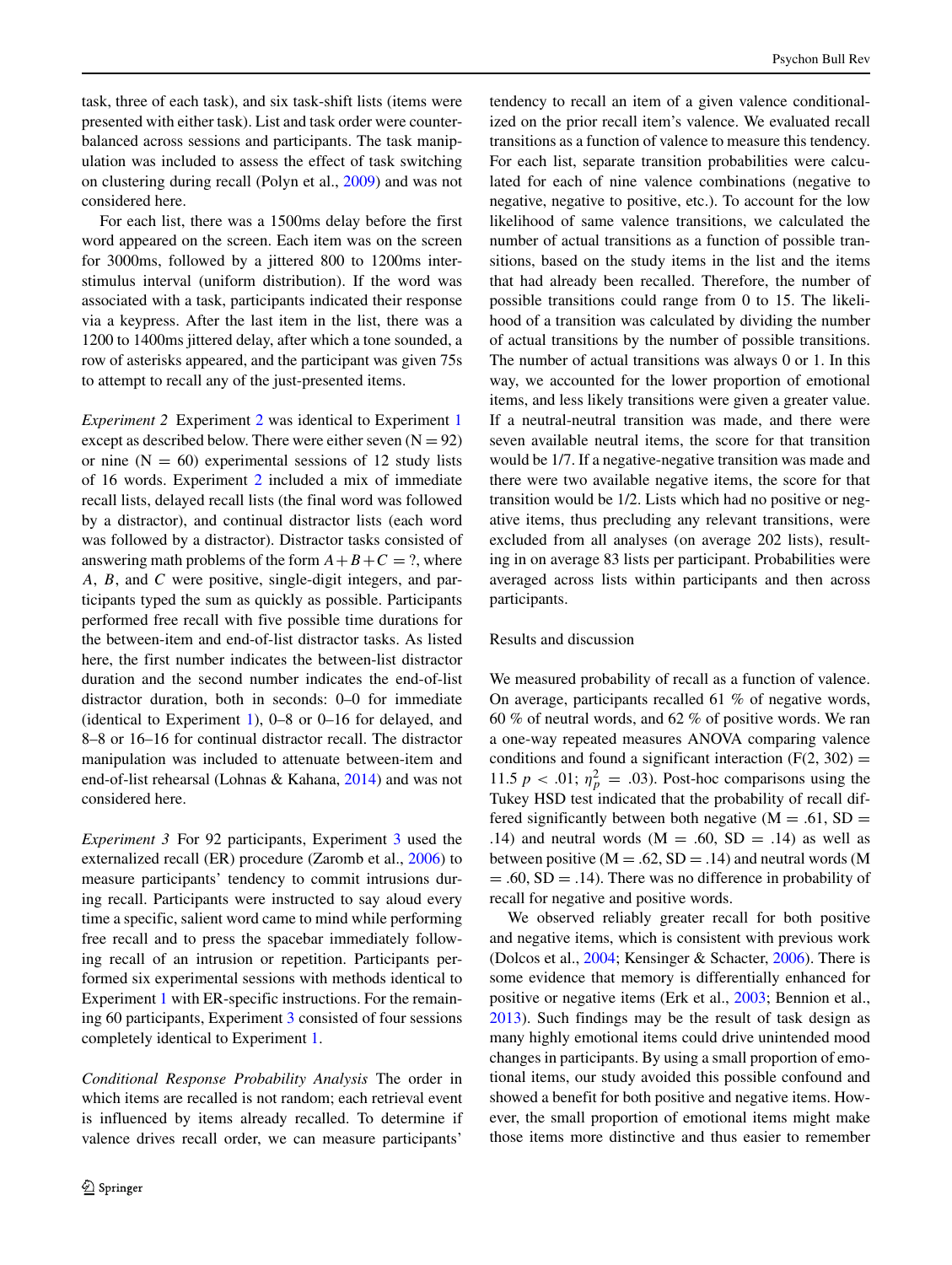than neutral items. To account for this possibility, we reanalyzed the data using equally distinctive emotional and neutral items (see Supplemental Information) and found that emotional items were still remembered better than neutral even when controlling for distinctiveness.

Memory enhancement for positive and negative items might be driven by contextual or salience mechanisms. If emotional features are integrated with context and used as a retrieval cue, then recall outputs should be clustered by valence, akin to various clustering phenomena whereby participants organize their recalls according to semantic, episodic and spatial associations (Bousfield, [1953;](#page-5-17) Kahana, [1996;](#page-5-18) Miller et al., [2013\)](#page-5-19). To explore whether participants emotionally cluster their retrievals during recall, we calculated the likelihood of transitioning between words as a function of valence. Participants were more likely to transition between same valence items than different valence items and this tendency was greater than would be expected by chance as measured by repeatedly shuffling recall order and calculating transition probabilities on this permuted data (Fig. [1\)](#page-4-0). To test the significance of this valence clustering effect, we ran a  $3\times3$  repeated measures ANOVA comparing valence of item transitioned from (positive, neutral, or negative) and valence of item transitioned to (positive, neutral, or negative). We found a main effect of item transitioned to (F(2, 302) = 18.8,  $p < .01 \eta_p^2$  = .09) and an interaction effect (F(4, 302) = 28.2, *p <* .01;  $\eta_p^2$  = .18). Post-hoc comparisons revealed that negativenegative transitions were significantly more likely than negative-neutral transitions (t(151) = 4.0,  $p < .01$ ; Cohen's  $d = .46$ ) and positive-positive transitions were significantly

<span id="page-4-0"></span>

**Fig. 1** Conditional response probability based on valence. For each list, the proportion of possible and actual transitions between the three valence categories was calculated. The y-axis shows the probability of making a transition to a particular valence item (black, negative; grey, neutral; white, positive) as a function of the just recalled item's valence (x-axis). Error bars are standard error of the mean. Gray dots are the expected transition value derived from permuting the recall order within every list, session, subject for 100 iterations. Transitions between similar valences (e.g. negative to negative, positive to positive) were significantly more likely than transitions between dissimilar valences (e.g. negative to neutral, positive to neutral)

more likely than positive-neutral transitions  $(t(151) = 2.8$ ,  $p < .01$ ; Cohen's  $d = .30$ ; Bonferroni corrected for 2 tests,  $p = .025$ ). This valence clustering effect was not driven by within list semantic similarity, as confirmed by a combined semantic-valence conditional response probability analysis (see Supplemental Information).

Together, these results suggest that contextual encoding and retrieval mechanisms may explain increased memory for emotional items. Previous research has suggested that contextual mechanisms may drive mood dependent and mood congruent memory effects (MDM, MCM; Bower, [1981;](#page-5-3) Lewis & Critchley, [2003\)](#page-5-10), but MCM and MDM effects might represent a special case only relating to the mood-induction paradigm (Eich, [1995\)](#page-5-4). Alternatively, the use of many emotional items could induce explicit strategy use that interferes with or overrides a natural context mechanism. Existing research has provided conflicting evidence as to whether emotion enhances (Doerksen & Shimamura, [2001\)](#page-5-7) or impairs (Kensinger, [2009;](#page-5-8) Maddock & Frein, [2009;](#page-5-9) Madan et al., [2012\)](#page-5-36) associative memory. Furthermore, a related study on the organizational effects of emotion on memory (Siddiqui & Unsworth, [2011\)](#page-5-20) showed emotional clustering only when a valence orienting task (pleasantness judgment) was used. Together, these results suggest that a large percentage of emotional items might create subjective and variable strategies, which may interfere with the associative mechanisms that support emotional clustering. In the current study, we found enhanced emotional memory and emotional clustering, both of which are consistent with predictions of retrieved context models (Howard & Kahana, [2002\)](#page-5-16) and suggest that emotional information is incorporated into a slowly updating context representation during study and is used to cue retrieval of items at test. That this result occurs in the absence of mood induction suggests a general mechanism by which emotional items are better remembered than neutral items.

A leading theory of emotional memory enhancement suggests that emotional items receive increased attentional processing (Dolcos et al., [2004\)](#page-5-0). It is possible that there are, in addition to the context effects observed here, independent attentional effects that increase the strength of the item. These attentional effects may be more directly related to arousal than valence (Kensinger, [2009\)](#page-5-8). Alternatively, attention could interact with context by promoting itemto-context binding or increasing the salience of emotional features in context.

#### **Conclusions**

The current study suggests that enhanced emotional memory is due to an associative mechanism by which items, including emotional features, are associated to a slowly